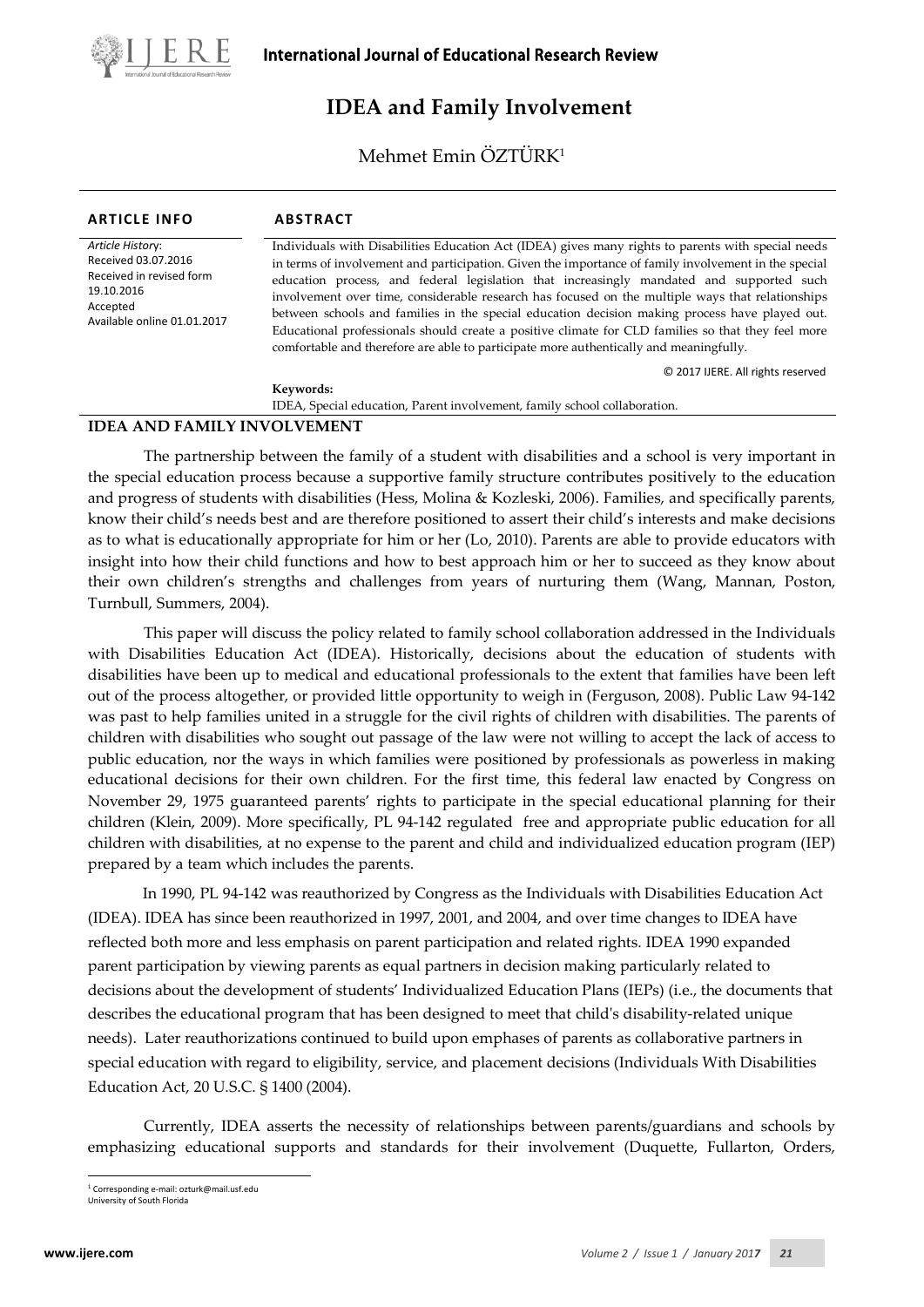Robertson-Grewal, 2011, Harry, 2008), including the role of the local education agency in informing parents about their rights for their child's education (Kalyanpur, Harry, & Skrtic, 2000). To date, parents' rights as formalized in IDEA include receiving a complete explanation of IDEA's procedural safeguards, inspecting and reviewing their child's educational records, participating in meetings, obtaining an independent educational evaluation, receiving prior written notice of any proposed changes to their child's services, placement, or eligibility-related assessment, giving consent for proposed changes, and disagreeing with the decisions made by the school members of their child's educational team (Individuals With Disabilities Education Act, 20 U.S.C. § 1400 (2004).

Given the importance of family involvement in the special education process, and federal legislation that increasingly mandated and supported such involvement over time, considerable research has focused on the multiple ways that relationships between schools and families in the special education decisionmaking process have played out. In general, while some research has provided examples of what truly collaborative relationships look like (see for example, Angell, Stoner, & Shelden, 2009), much of the literature points to significant problems with these relationships and their outcomes in the form of parents obtaining insufficient or inaccurate information about special education services (Nespor & Hicks, 2010, Duquette, Fullarton, Orders, & Robertson-Grewal, 2011).

Merely including parents in IEP meetings is not enough; parent and student knowledge and input must be central to special education decision making, and the rights guaranteed to parents under IDEA must be fully carried out. Yet this is all too often not the case. For example, research has demonstrated instances in which it is not typical practice for school personnel to invite parents to discuss issues related to IEP development (Duquette, Fullarton, Orders, Robertson-Grewal, 2011). Relatedly, special education teachers prepare IEPs in isolation and prior to IEP meetings according to the required information for each section as set by the state procedures for doing so (Hess et al., 2006). Therefore, once the IEP meeting occurs, there is very little opportunity for generating new ideas on the basis of parental input. This may be thought by some schools to be efficient IEP development, but if parents are not involved in every decision in the IEP process, major or minor, there is potential to neglect or insufficiently address sections that may be of great importance to the parents. When parents are not provided opportunities to make decisions about the level of support provided by the IEP, students may not get adequate accommodations or modifications of the general education curriculum (Nespor & Hicks, 2010).

Other areas in which the research has demonstrated problems with school-family partnerships in the special education process are related to communication and power. In regard to the former, professionals have been shown to over-rely on jargon (i.e., professional language) or acronyms in special education meetings, resulting in parents not having access to enough or accurate information upon which to contribute to or raise questions about special education decisions. To illustrate, Dabkowski (2004) stated that unexplained jargon like classification notes and presenting of test results are generally misunderstood by parents, which creates a scenario in which parents must rely on the decisions of the school professionals without understanding what those decisions entail.

Related to power, other studies have demonstrated the disproportionate authority of certain school professionals in making special educational decisions as compared to other school professionals and parents. For example, Rogers (2002) studied the discourse used by school professionals and the parent of one student with a disability across two IEP meetings and found that school professionals all but forced the parent and child to make a decision that the school professionals believed to be best, rather than providing information for the parent and child to formulate their own conclusion.

Despite the importance of family involvement guaranteed by IDEA, these issues with the quality and outcomes of school-family relationships within the special education decision making process and throughout the educational trajectory of students with disabilities are exacerbated for families from groups traditionally marginalized in U.S. public schools: namely, culturally and linguistically diverse (CLD) families.

For the purposes of this paper, I define CLD families as those belonging to minority racial, ethnic, or linguistic group in the United States. I also acknowledge other terms used in research literature to account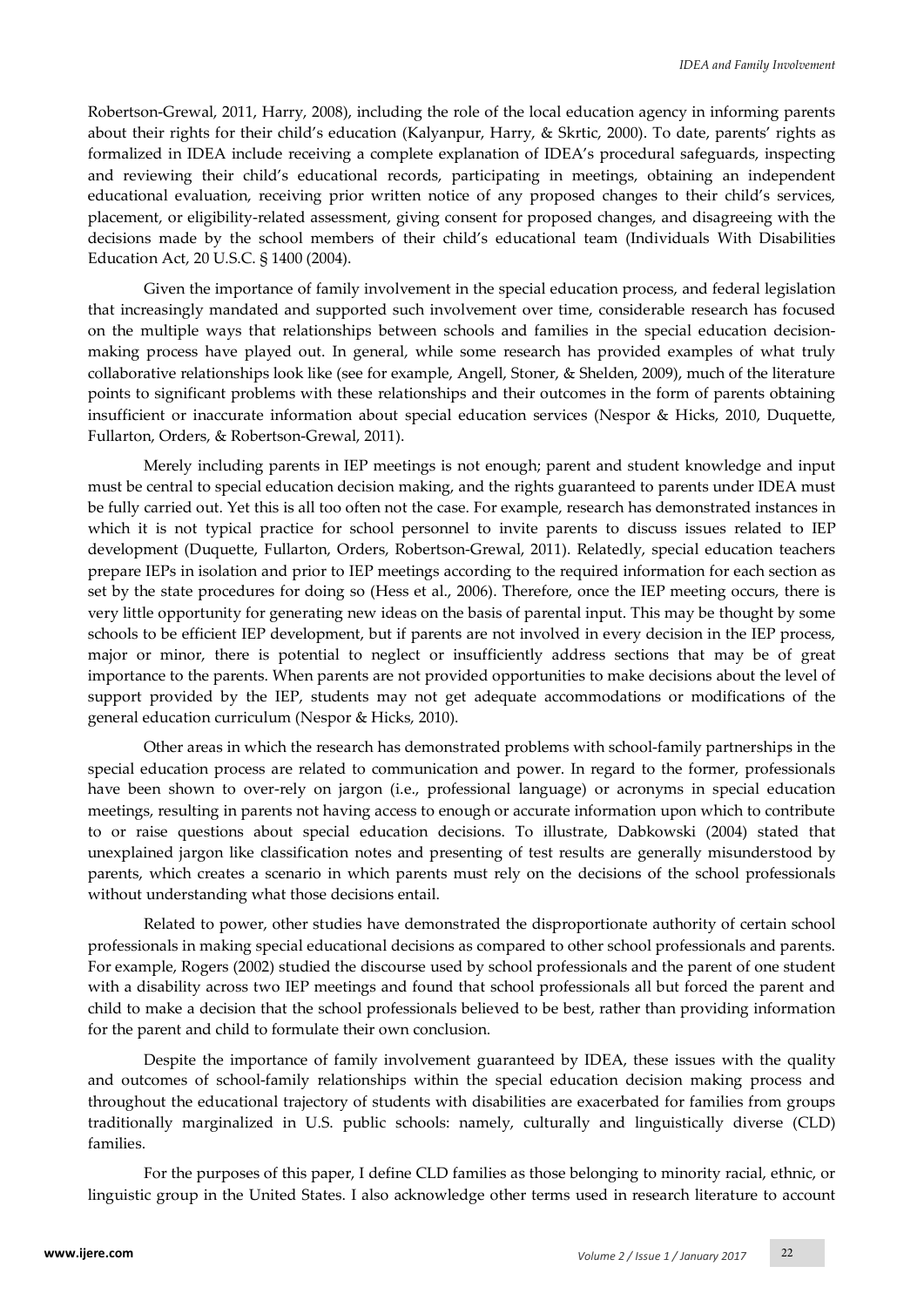for this population, including historically underserved, and racial and linguistic minority, but have chosen to utilize CLD throughout the review for the purpose of consistency.

Researchers have concluded that increased problems exist with regard to the collaborative relationship between CLD families and school professionals in the special education process for what this paper sum up as three major reasons based on my review of research on parent participation in special education, in general. The first reason I characterize as structural barriers to participation in the special education process for culturally and linguistically diverse families (Klein, 2009). The second reason is related to cultural differences in the ways in which parental participation in education, as well as disability, are defined (Kalyanpur, Harry, & Skrtic, 2000). The third reason is deficit-based assumptions about CLD families held by school professionals (Harry & Klingner, 2006). All of these reasons ultimately contribute to problematic outcomes for CLD students with disabilities: most notably perhaps the disproportionate representation of CLD students in special education (Artiles, 2003) and more restrictive educational placements as compared to their White peers (Sullivan, 2011). I provide a brief review of the literature related to these reasons for problematic collaboration between school personnel and CLD families in the next two sections, interweaving discussion of unfavorable outcomes stemming from these problems.

**Structural barriers to CLD family participation in special education.** Myriad structural barriers limit authentic and collaborative relationships between schools and CLD families, particularly in regard to special education. According to Kalyanpur, Harry, and Skrtic (2000) these barriers include families' economic circumstances such as lack of transportation or child care, and language differences as compared to school professionals.

For example, with regard to language issues, parents may not speak English and schools often do not provide adequate translation services, school communication in written English is often beyond parents' literacy level, and the use of only English in schools prevents parents' active participation in school meetings and events (Lo, 2008). All of these barriers contribute to problems with special education collaboration between school personnel and CLD families, many of whom may lack understanding of their rights and understandings of the special education system in the U.S. (Childre & Chambers, 2005, Lo, 2010). Harry and Klingner (2006) found, in their book-length study of the reasons minority students were overrepresented in a CLD school district, problems that made it very difficult for parents to understand this system, including a lack of availability of translation and interpretation services related to special education processes and within special education meetings. Also, IEP meetings are often held during the day, making it difficult for working parents to participate.

Disproportionality is an outcome of the structural barriers in the socio-political context in the United States. Disproportionality is overrepresentation in special education of CLD students with disabilities or under-representation in gifted and talented programs of CLD students with disabilities. When CLD students are so easily labeled as special education, it "has negative effects on self-esteem and may reduce the likelihood that special education students will be able to successfully integrate into the larger society as adults" (Ahram, Fergus, & Noguera, 2011, p. 2235). In addition to that, Harry and Klingner (2006) stated that students get limited curriculum when they stay in special education; expectations of students are lower; and disproportionality causes racial segregation.

#### **DISCUSSION**

**Differences in cultural norms between CLD families and school professionals.** One of the most marked ways in which difference in cultural beliefs impacts school-family collaboration is related to varying beliefs about disability held by CLD groups. For example, parents may interpret that having a child with disabilities is a punishment for past wrongs and accordingly do not seek help from professionals because of social stigma (Lo, 2010; Klein, 2009). In many Asian cultures, it is not appropriate for parents of children with disabilities to discuss their child's problems with people outside of family because they think it may damage the pride of family (Lo, 2010). However, in Latino families, including extended family members in special education processes for their support and opinions is very common (Klein, 2009). In addition, unlike Asian families, Latino families may be more willing to talk more about their children's problems with other people outside the family (Salas, 2004).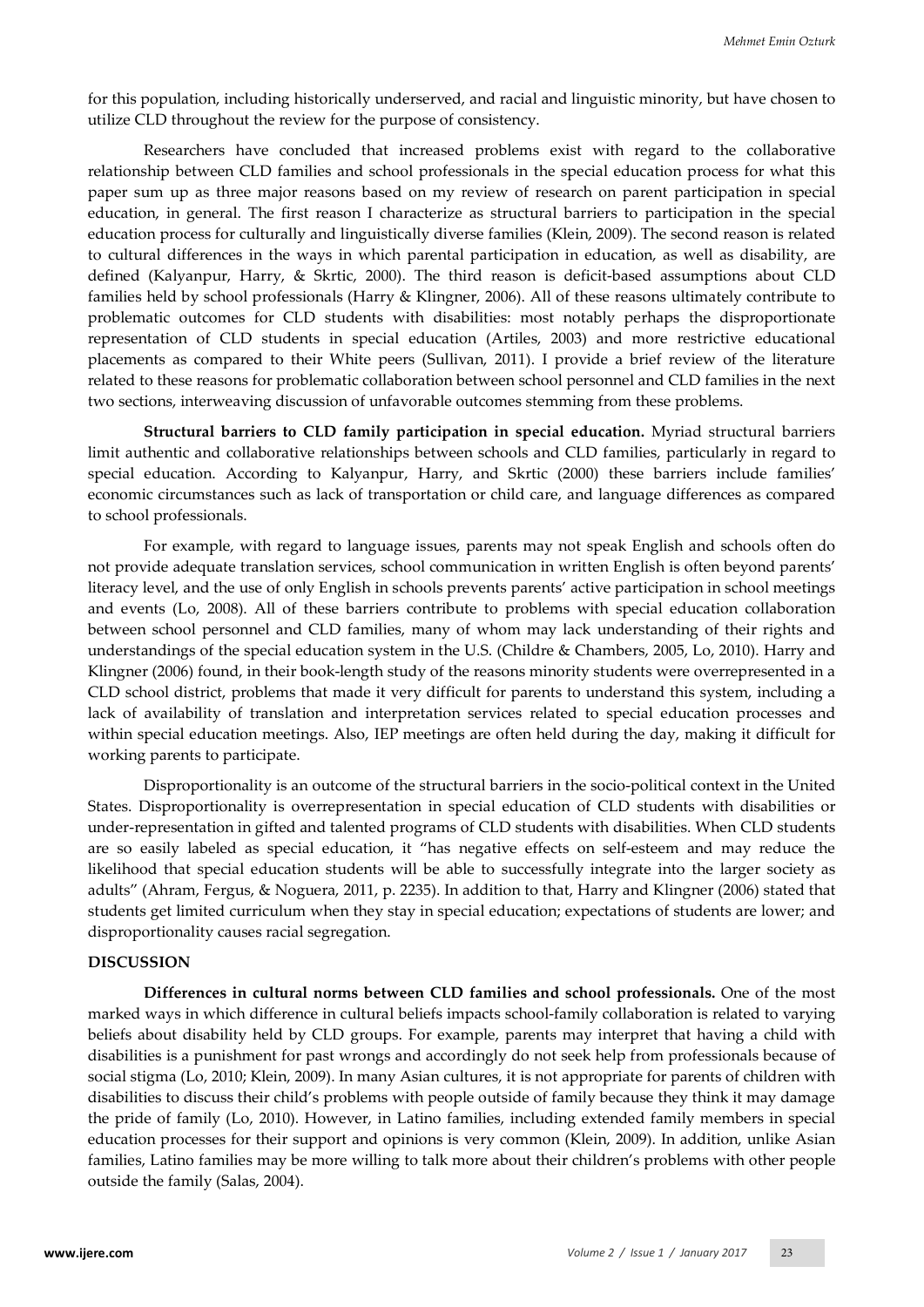Accordingly, school professionals of dominant cultural backgrounds who view disability as a biological condition which should be openly addressed in schools through special education, may interpret lack of parent participation in special education as disinterest or apathy, when instead, it is what is appropriate, given the cultural norms of the family.

One of the other ways in which differences in cultural beliefs impacts collaboration between CLD families and school professionals is related to how participation is defined or considered appropriate, if at all. The principle of parent participation in special education is based on norms associated with the dominant culture, and school professionals may expect that parents should understand the expectations and cultures of professionals (Kalyanpur, Harry, & Skrtic, 2000). Yet, parents may have very different beliefs about what is appropriate. For instance, many Hispanic families do not want to attend meetings because they think that they have limited English and they do not believe that they will make a difference even if they attend. Some Hispanic families even have a fear that their children will be suspended if they complain about school decisions (Leon, 1996, as cited in Kalyanpur, Harry, & Skrtic, 2000).

**Professionals' deficit-based assumptions about CLD students and families.** Munn-Joseph and Gavin-Evans (2008) assert, "generally, discussion of the family–school relationship in urban schools serving low SES or ethnic minority children and their families focuses on the incongruence between the family and school personnel" (p. 378). This incongruence is mainly based on faulty perceptions of CLD families by school professionals; the U.S. education system is built upon the norms and values of the majority white, middle class U.S. culture (Hess, Molina, Kozleski, 2006).

Furthermore, most U.S. teachers are of European American descent and have a middle-class background, which contributes to barriers between teachers and a lack of understanding of the culture of parents from different backgrounds, which has significant implications for how school professionals explain the academic performance of CLD students (Hess, Molina, & Kozleski, 2006; Trainor, 2010). Research has demonstrated that teachers have attributed academic struggles of ELLs to disability, rather than typical performance in light of the students English language acquisition (Klinger & Harry, 2006). Relatedly, students who are ELLs are disproportionately referred to and found eligible for special education in some districts and states (Artiles, Rueda, Salazar, & Higareda, 2005). Other studies have found the overrepresentation of African American students as Emotionally Disturbed, and in segregated (i.e., separate) special educational placements as compared to their White counterparts with the same disability diagnosis as related to teachers' bias in interpreting the behaviors of African American students as problematic, and more specifically, threatening (Hosp & Hosp, 2002).

 School professionals' deficit assumptions about CLD parents also have implications for how they frame and characterize parent participation in special education (Kalyanpur, Harry, & Skrtic, 2000). Wang et al. argued that CLD parents "…are often perceived by school personnel to be generally passive and uninvolved in the special education process" (2004, p. 145). Yet, situations in which parents are perceived in this way could be potentially indicative of CLD families' economic difficulties (Harry, 2008; Klein, 2009) (e.g., parents may find it difficult to participate in school activities because of the demands of working many hours for little pay), as well as cultural norms that dictate parents follow educators' decisions and judgments without challenge, as a sign of respect (Klein, 2009).

#### **RECOMMENDATIONS**

Although IDEA and other federal laws or regulations recognize that parents of children with disabilities should have an important role at IEP meetings, cursory participation by family members in the special education process between family and school is not enough. "Parents have a unique understanding of their child's needs, they are often considered to be the best advocates to assert their child's interests and make decisions regarding what is appropriate for him/her" (Lo, 2010, p. 405).

Educational professionals should create a positive climate for CLD families so that they feel more comfortable and therefore are able to participate more authentically and meaningfully. A positive climate should include actively involving CLD families in decision making rather than speaking over them;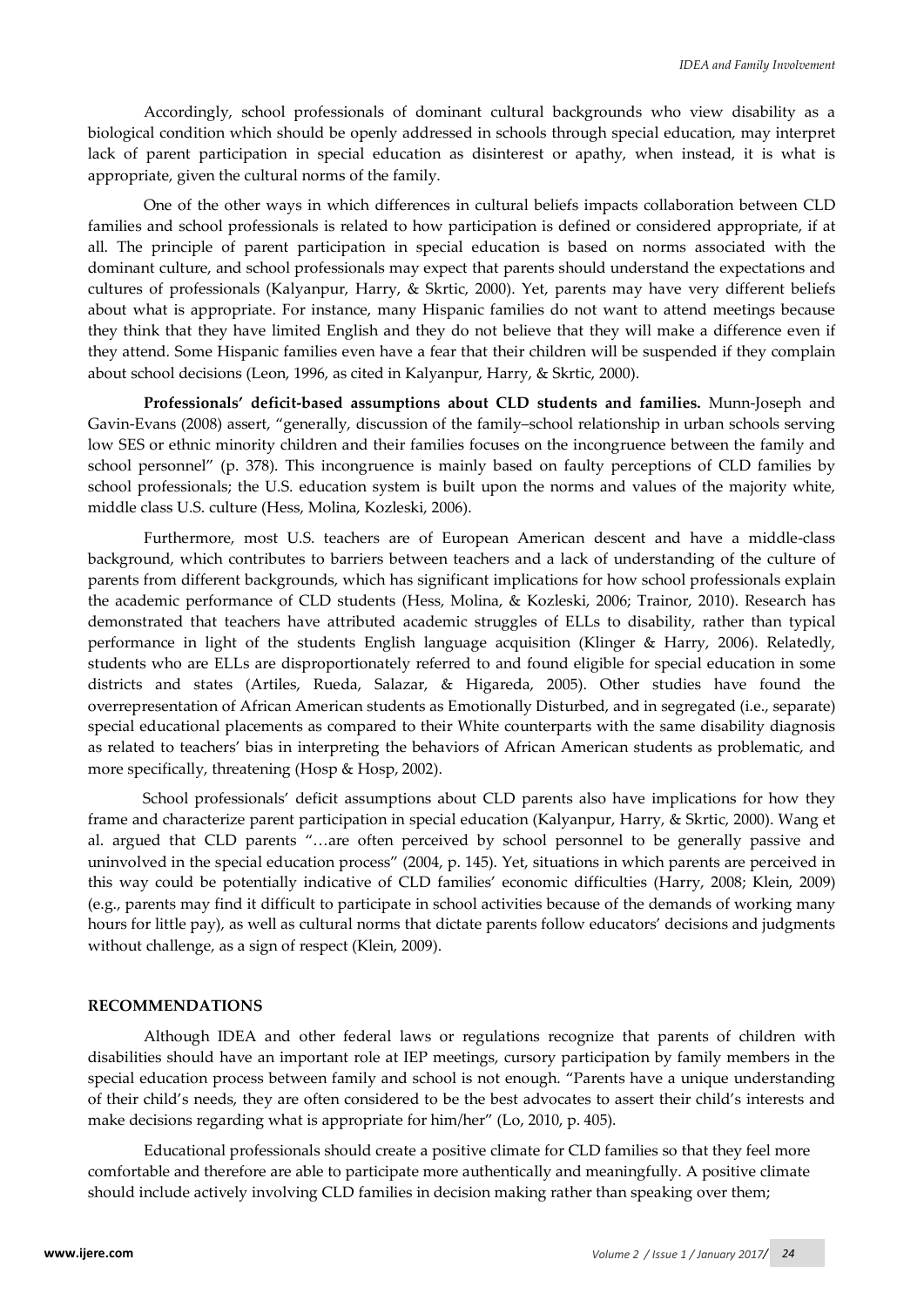explaining academic or legal concepts which are difficult to understand; and maintaining open communication between school professionals and the families. Educational professionals also need to find a way for a better communication with families whose primary language is not English and/or have limited English proficiency. Some progressive examples of effective communication with CLD families might include providing all written forms and documents in the family's home language and using an interpreter to communicate via phone or at IEP meetings when discussing their child. Educational professionals also need to help CLD families by explaining the special education system, with the knowledge that this system may conflict with or be confusing in light of families' beliefs about disabilities, or the roles parents should play in making educational decisions for their children.

There is a disproportionate power between school professionals and CLD families based on structural barriers families encounter both in schools and in U.S. society, at large. Since school professionals have so much power in educational planning and children's educational placement, they have to be knowledgeable about CLD families' needs and perspectives, while also addressing the imbalance of power that is magnified between themselves and families who are culturally and linguistically diverse. They must emphasize the importance of obtaining input from families regarding any educational decisions, and they should better understand cultural conflicts between CLD families and school cultural norms.

### **REFERENCES**

- Ahram, R., Fergus, E., & Noguera, P. (2011). Addressing racial/ethnic disproportionality in special education: Case studies of suburban school districts. *Teachers College Record, 113*, 2233-2266.
- Angell, M. E., Stoner, J. B., & Shelden, D. L. (2009). Trust in education professionals: Perspectives of mothers of children with disabilities. *Remedial and Special Education, 30*(3), 160-176.
- Artiles, A. J. (2003). Special education's changing identity: Paradoxes and dilemmas in views of culture and space. *Harvard Educational Review*, *73*(2), 164-202.
- Childre, A., & Chambers, C. (2005). Family perceptions of student centered planning and IEP meetings. *Education and Training in Developmental Disabilities, 40*, 217-233.
- Dabkowski, D. M. (2004). Encouraging active parent participation in IEP team meetings. *Teaching Exceptional Children*, *36*(3), 34.
- Duquette, C., Fullarton S., Orders S., Robertson-Grewal, K. (2011). Insider, outsider, ally, or adversary: Parents of youth with learning disabilities engage in educational advocacy. *International Journal of Special Education*, 26, 1-18.
- Harry, B., & Klingner**,** J. K. (2006). *Why are so many minority students in special education? Understanding race and disability in schools.* New York: Teachers College Press
- Hess, R. S., Molina, A. M., & Kozleski, E. B. (2006). Until somebody hears me: parent voice and advocacy in special educational decision making. *British Journal Of Special Education*, *33*, 148-157.
- Hosp, J. L., & Hosp, M. K. (2002). Behavior differences between African-American and Caucasian students: Issues for assessment and intervention. *Education and Treatment of Children. 24,* 336-350

Individuals with Disabilities Education Improvement Act of 2004, 20 U.S.C. s 1400 168 et seq. (2004).

Kalyanpur, M., Harry, B., & Skrtic, T. (2000). Equity and advocacy expectations of culturally diverse families' participation in special education. *International Journal of Disability, Development and Education, 47*, 119-136.

Klein, J. L. (2009). *Participation of culturally, linguistically and economically diverse parents in the special education*